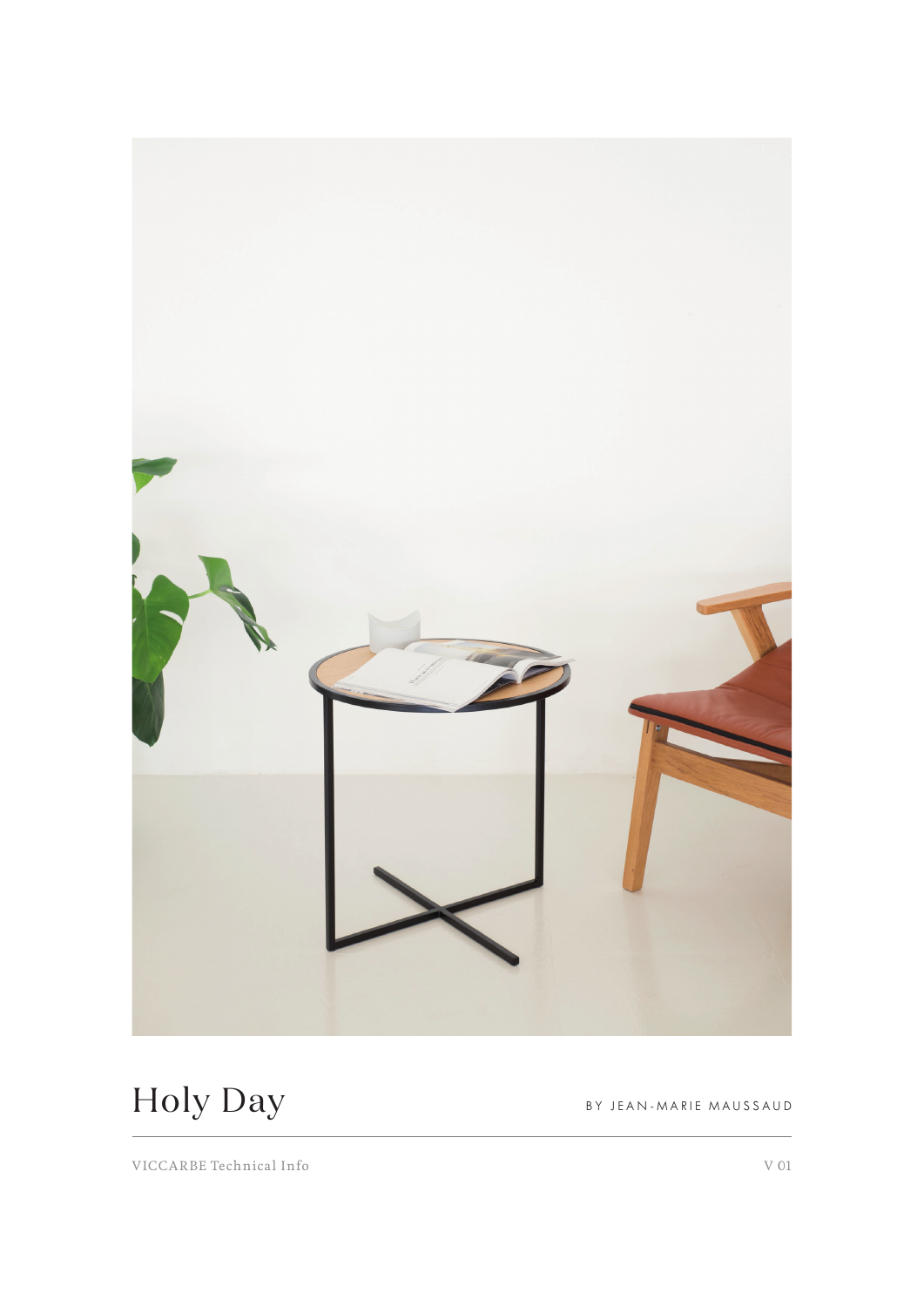

# Holy Day **BY JEAN-MARIE MAUSSAUD**

Technical Info EN 2004



Occasional lacquered steel tables for the home and public spaces.

With its clever, stylish design, Holy Day is the ideal table to be placed next to a sofa.

The Holy Day table is available with multiple tabletop options, such as lacquered MDF with oak finish and even an upholstered finish.

Structure in calibrated lacquered steel tube in thermoreinforced polyester in white or black.

Tops are available in oak or upholstered with the finishes from our collection.

Non-removable cover.

#### **Jean-Marie Massaud**

Jean-Marie Massaud was born in Toulouse (France) in 1966.

He graduated from Les Ateliers, Ecole Nationale Supérieure de Création Industrielle, in Paris, France, in 1990. He has since worked for various design studios in Asia and France. In 1994, he established his own studio in Paris, specialising in industrial and interior design for European and Japanese companies such as Yves Saint Laurent, Renault, Cappellini and Magis. At present, he develops, together with Daniel Pouzet, architectural projects for both public and private clients.

At the Ecole Nationale Supérieure des Arts Décoratifs in Paris, Massaud's classes present his contextual approach regarding the various facets of design, focusing on the individual as a quest for the essential. His work transmits magical and vital emotions.

Several of his creations have earned distinctive awards, while others are included in the collections of design museums in Amsterdam, Chicago, London, Lisbon, Paris and Zurich.

 At present, Jean-Marie Massaud works for companies such as Armani, Cacharel, Cappellini, Moroso, Lancôme, Magis, Yves Saint-Laurent and VICCARBE.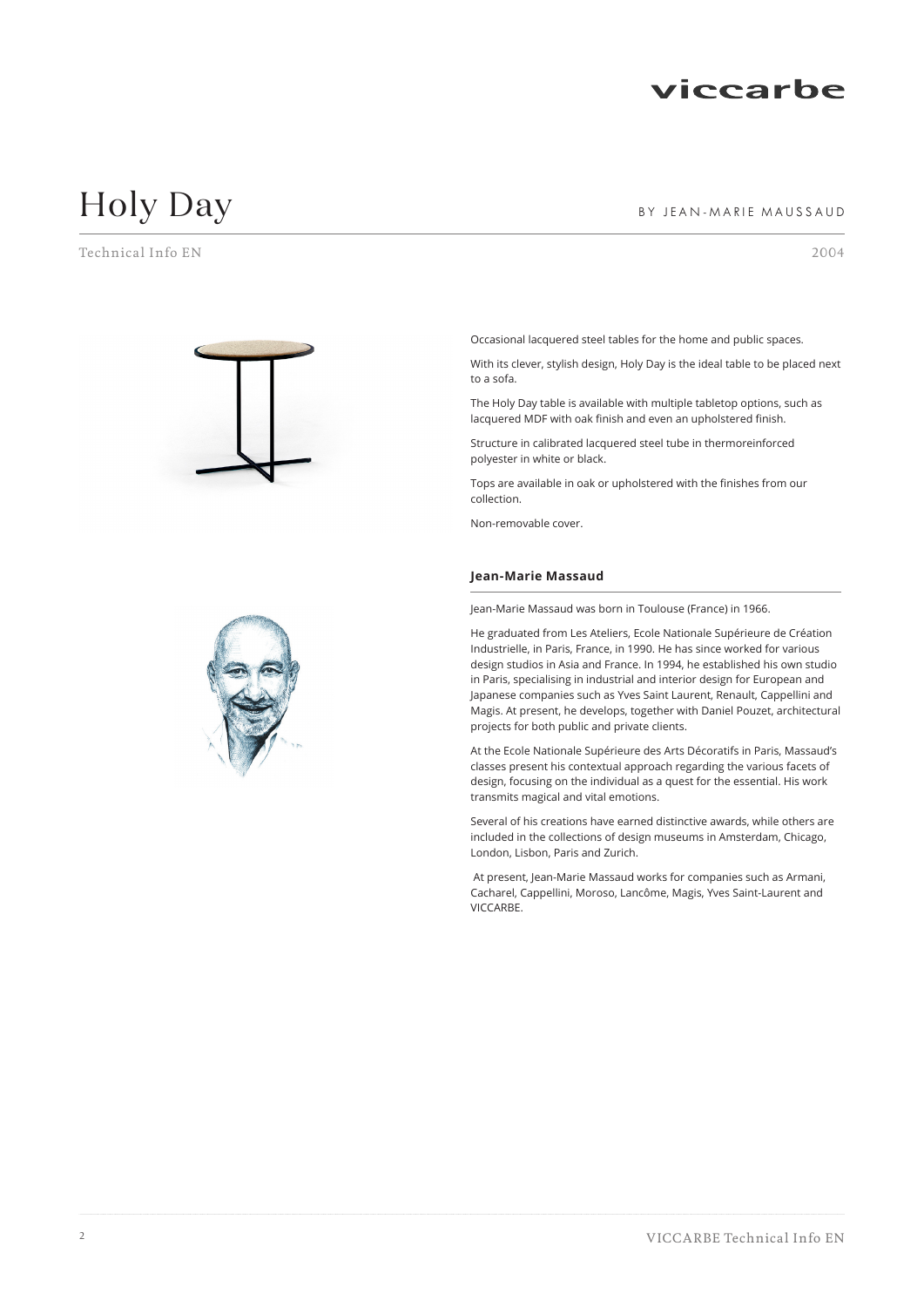### **HD50RO\_ | HD50-\_**

stained/lacquered low table round 50 | upholstered low table round 19 $\frac{1}{16}$